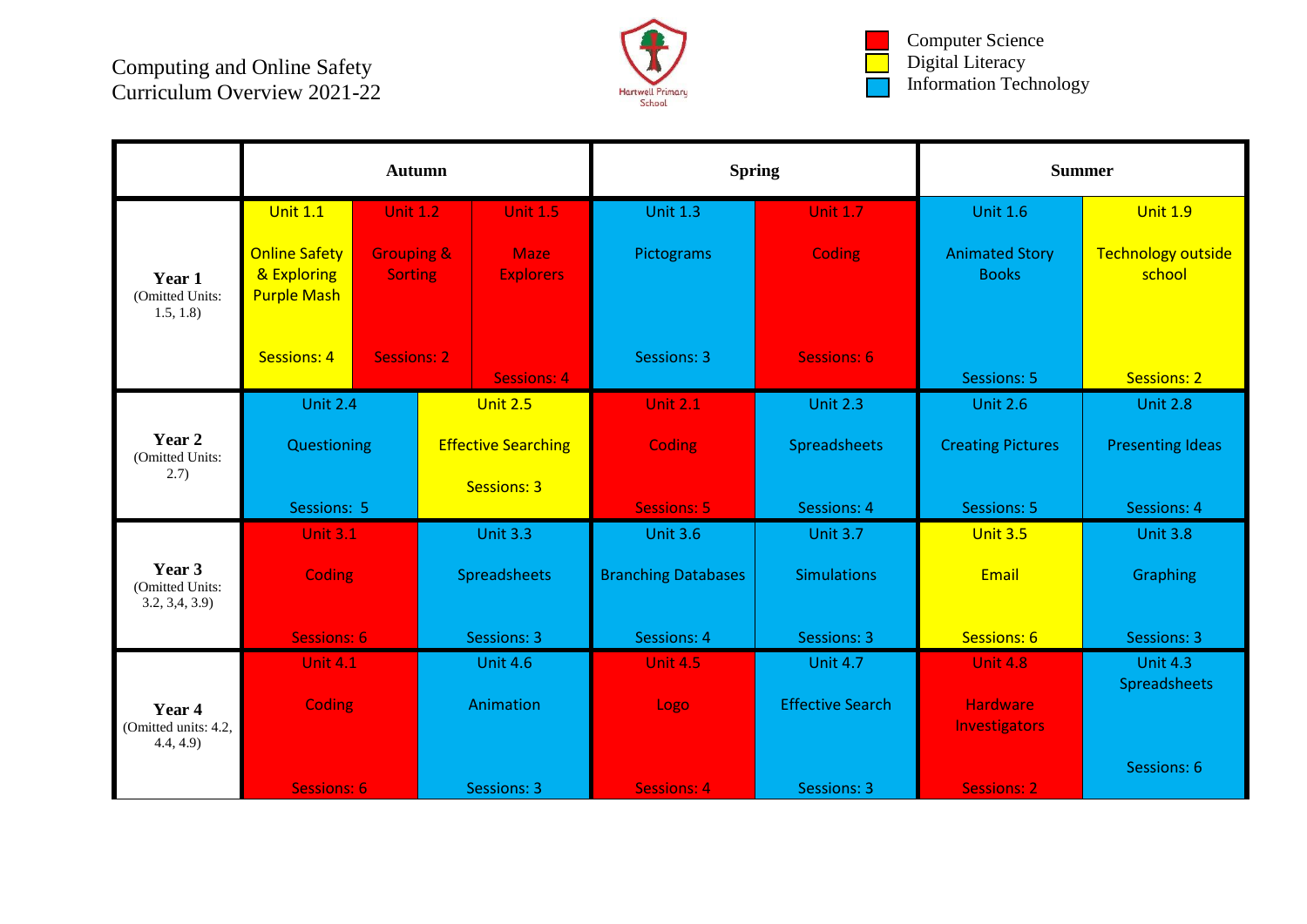

Computer Science Digital Literacy Information Technology

|                                                 | <b>Unit 5.3</b>            | <b>Unit 5.7</b>     |                             | <b>Unit 5.1</b> | <b>Unit 5.6</b><br><b>Unit 5.5</b> |                     | <b>Unit 5.8</b> |                        |
|-------------------------------------------------|----------------------------|---------------------|-----------------------------|-----------------|------------------------------------|---------------------|-----------------|------------------------|
| Year 5<br>(Omitted units: 5.2,<br>(5.4)         | Spreadsheets               | <b>Concept Maps</b> |                             | <b>Coding</b>   | <b>3D Modelling</b>                | <b>Game Creator</b> | Word processing |                        |
|                                                 | Sessions: 6<br>Sessions: 4 |                     | Sessions: 6                 |                 | Sessions: 4                        | <b>Sessions: 5</b>  | Sessions: 8     |                        |
|                                                 | <b>Unit 6.9</b>            |                     | <b>Unit 6.8</b>             |                 |                                    | <b>Unit 6.1</b>     | <b>Unit 6.4</b> | <b>Unit 6.5</b>        |
| Year 6<br>(omitted units: 6.2,<br>6.3, 6.6, 6.7 | <b>Spreadsheets</b>        |                     | <b>Understanding Binary</b> |                 |                                    | <b>Coding</b>       | <b>Blogging</b> | <b>Text Adventures</b> |
|                                                 | Sessions: 8                |                     | Sessions: 4                 |                 |                                    | Sessions: 6         | Sessions: 4     | Sessions: 5            |

Most units of the computing curriculum will include elements of all 3 strands (Computer Science, Digital Literacy and Information Technology) however, the colour coding represents the dominant strand for each unit.

Year 3 have a unit of Touch Typing skills – these will be covered throughout the year. Where necessary, other year groups/groups of pupils will access or revisit this unit to support pupils further.

Digital Literacy skills will continue to be developed through cross-curricular units where appropriate.

Computing skills will be developed in Reception through links to the ELG within the EYFS curriculum. This too will be supported by Purple Mash resources.

## **Online Safety Overview**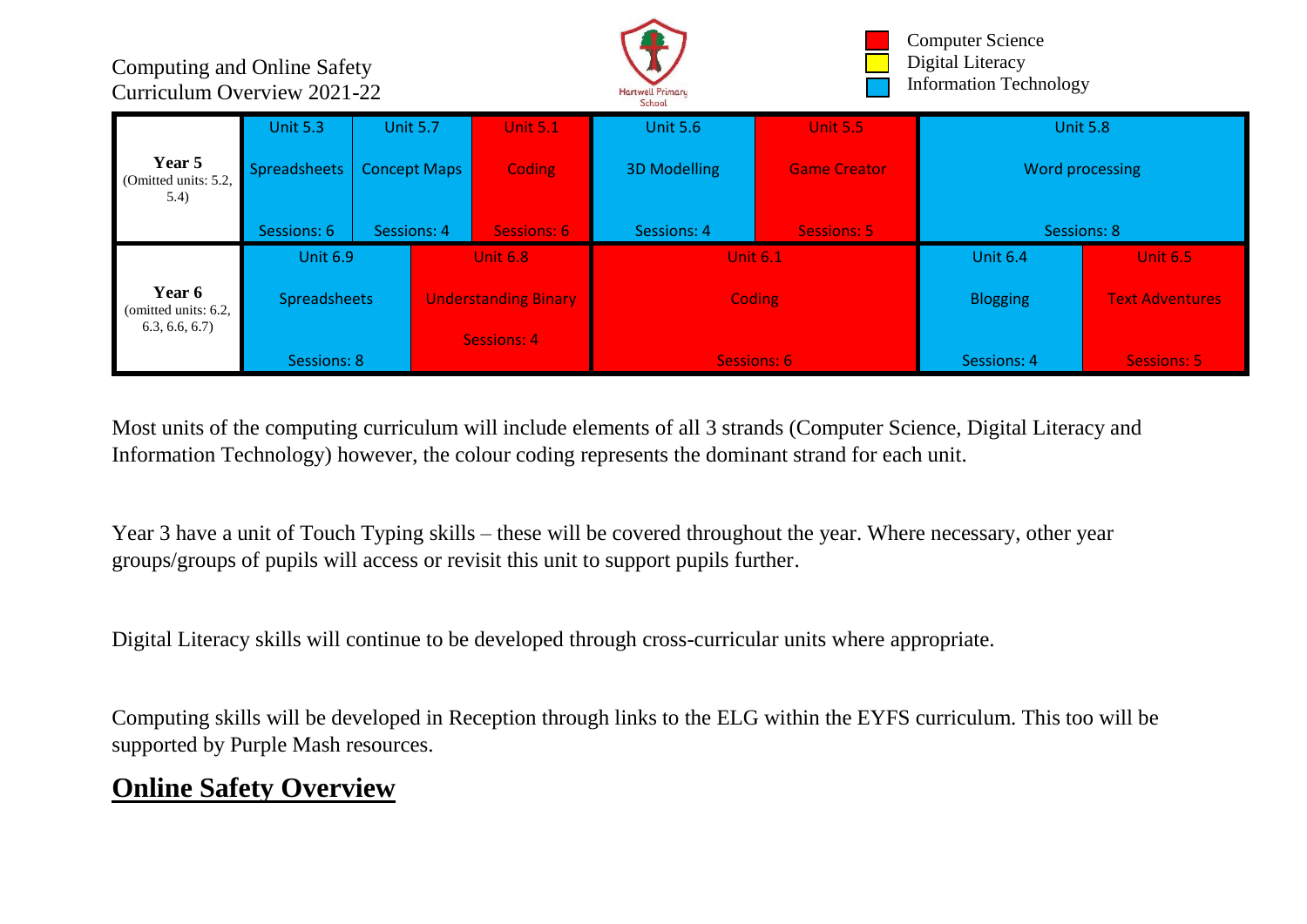

Computer Science Digital Literacy Information Technology

|                | Privacy and<br>Security                                              | Online<br><b>Bullying</b>                                                                                                | Managing<br>Online<br>Information                                                                   | Copyright and<br>Ownership                                     | Online<br>Reputation                                                                                           | Online<br>Relationships                                             | Health, Well-<br>being and<br>Lifestyle                 | Self-Image<br>and Identity                                                          |
|----------------|----------------------------------------------------------------------|--------------------------------------------------------------------------------------------------------------------------|-----------------------------------------------------------------------------------------------------|----------------------------------------------------------------|----------------------------------------------------------------------------------------------------------------|---------------------------------------------------------------------|---------------------------------------------------------|-------------------------------------------------------------------------------------|
| $\mathbf R$    |                                                                      |                                                                                                                          |                                                                                                     |                                                                |                                                                                                                |                                                                     |                                                         |                                                                                     |
| 1              | PM OS Unit<br><b>SCARF</b> (Sharing<br>Pictures)                     | <b>SCARF</b> (It's Not<br>Fair!)                                                                                         | <b>SCARF</b> (Sharing<br>Pictures)<br><b>PM</b> (Animated<br><b>Story Books)</b>                    | <b>Covered through</b><br><b>PM Units</b>                      | <b>SCARF</b> (Sharing<br>Pictures)                                                                             | <b>SCARF</b>                                                        | <b>SCARF</b> (Super<br>Sleep)                           | PM OS Unit                                                                          |
| $\overline{2}$ | PM OS Unit<br><b>SCARF</b> (Respecting<br>Privacy, Playing<br>Games) | <b>SCARF</b> (Bullying<br>or Teasing?, Types<br>of Bullying, Playing<br>Games)                                           | PM (Questioning,<br><b>Presenting Ideas)</b>                                                        | <b>PM</b> (Effective<br>Searching,<br><b>Presenting Ideas)</b> | PM OS Unit<br><b>SCARF</b> (Playing<br>Games)                                                                  | PM OS Unit                                                          | <b>SCARF</b>                                            | <b>SCARF</b>                                                                        |
| $\mathbf{3}$   | PM OS Unit<br>SCARF (None of<br>your Business)<br>PM (Email)         | PM OS Unit<br>SCARF (Zeb)<br><b>PM</b> (Email)                                                                           | PM OS Unit<br><b>SCARF</b> (I am<br>fantastic!, Super<br>Searcher)                                  | <b>SCARF</b> (Super<br>Searcher,                               | PM (Email)                                                                                                     | PM OS Unit<br><b>SCARF</b> (Respect<br>and Challenge)<br>PM (Email) | <b>SCARF</b> (My<br>Community)                          | <b>SCARF</b> (Super<br>Searcher, None of<br>your business<br>PM (Email)             |
| 4              | PM OS Unit<br><b>SCARF</b> (Picture<br>Wise                          | <b>SCARF</b> (How Dare<br>You?, Under<br>Pressure)                                                                       | PM OS Unit<br><b>SCARF</b> (That is<br>such a stereotype!)                                          | PM OS Unit<br><b>SCARF</b> (Picture<br>Wise)                   | <b>SCARF</b> (Picture<br>Wise                                                                                  | <b>SCARF</b> (Friend or<br>Acquaintance?, Ok<br>or not Ok?)         | PM OS Unit<br><b>SCARF</b><br>(Volunteering is<br>Cool) | PM OS Unit                                                                          |
| 5              | PM OS Unit<br>SCARF (Play, Like<br>Share)                            | <b>SCARF</b> (Kind<br>Conversations, Spot<br>Bullying, Play Like<br>Share, Stop, Start<br>Stereotypes,<br>Communication) | PM OS Unit<br>SCARF (Is It True?,<br>Play, Like Share,<br>Communication)<br>PM (Word<br>Processing) | PM (Word<br>Processing)                                        | PM OS Unit<br><b>SCARF</b> (Decision<br>Dilemmas, Play,<br>Like, Share)                                        | SCARF (Play, Like,<br>Share)                                        | <b>SCARF</b> (Getting<br>Fit)                           | PM OS Unit<br><b>SCARF (Boys Will</b><br>Be Boys?)                                  |
| 6              | <b>SCARF</b> (To Share<br>or not to Share?<br>Traffic Lights)        | <b>SCARF</b> (To Share<br>or not to Share?,<br>Think Before You<br>Click)<br>PM (Blogging)                               | PM OS Unit<br><b>SCARF (I Look</b><br>Great!, Media<br>Manipulation)<br>PM (Blogging)               | PM OS Unit                                                     | <b>SCARF</b> (To Share<br>or not to Share?,<br>Traffic Lights,<br>Think Before Your<br>Click)<br>PM (Blogging) | PM OS Unit<br><b>SCARF</b> (To Share<br>or not to Share?,           | PM OS Unit<br><b>SCARF</b> (Five Ways<br>to Wellbeing)  | <b>SCARF</b> (Fakebook<br>Friends, To Share or<br>not to Share?,<br>Traffic Lights) |